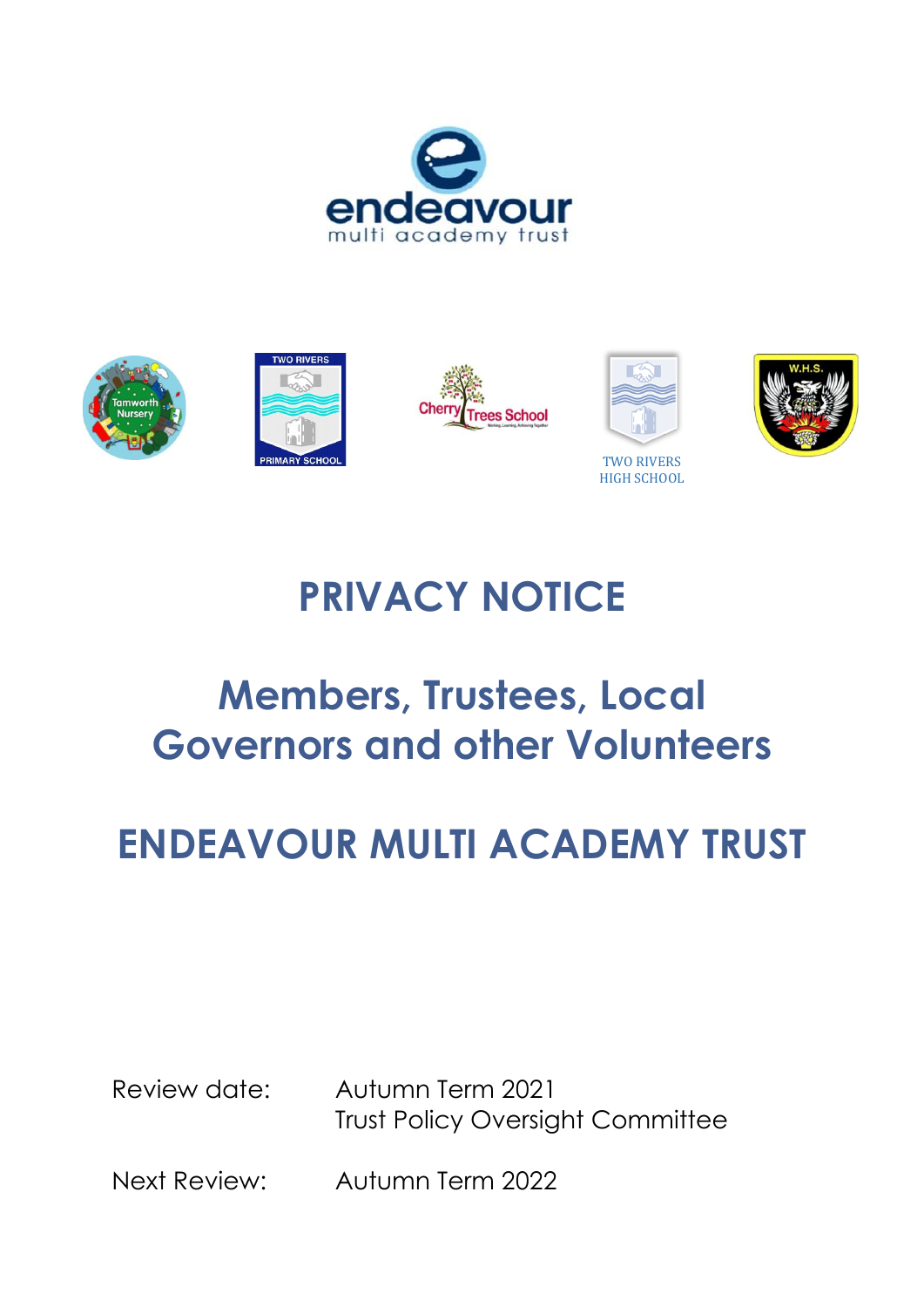## **Privacy Notice for Members, Trustees, Local Governors and other Volunteers**

Under UK Data Protection Law, individuals have a right to be informed about how the Trust, and each of our schools, uses any personal data that we hold about them. We comply with this right by providing 'Privacy Notices' (sometimes called 'Fair Processing Notices') to individuals where we are processing their personal data.

This Privacy Notice explains how we collect, store and use personal data about individuals working with our Trust in a voluntary capacity, including Members, Trustees and Local Governors.

Our Trust, Endeavour Multi Academy Trust, is the 'data controller' for the purposes of Data Protection Law.

Our Data Protection Officer is Anthony Dooley (see 'Contact us' below).

#### **The Personal Data We Hold**

We process data relating to those volunteering at our Trust and our schools. Personal data that we may collect, use, store and share (where appropriate) about you includes, but is not restricted to:

- Contact details
- References
- Evidence of qualifications
- Employment details
- Information about business and pecuniary interests
- Safeguarding Information

We may also collect, store and use information about you that falls into "special categories" of more sensitive personal data. This includes information about (where applicable):

- Information about any health conditions you have that we need to be aware of
- Disability and access requirements
- Photographs and CCTV Images captured in our school sites

We may also collect, use, store and share (when appropriate) information about criminal convictions and offences.

We may also hold data about you that we have received from other organisations, including other schools and social services, and the Disclosure and Barring Service in respect of criminal offence data.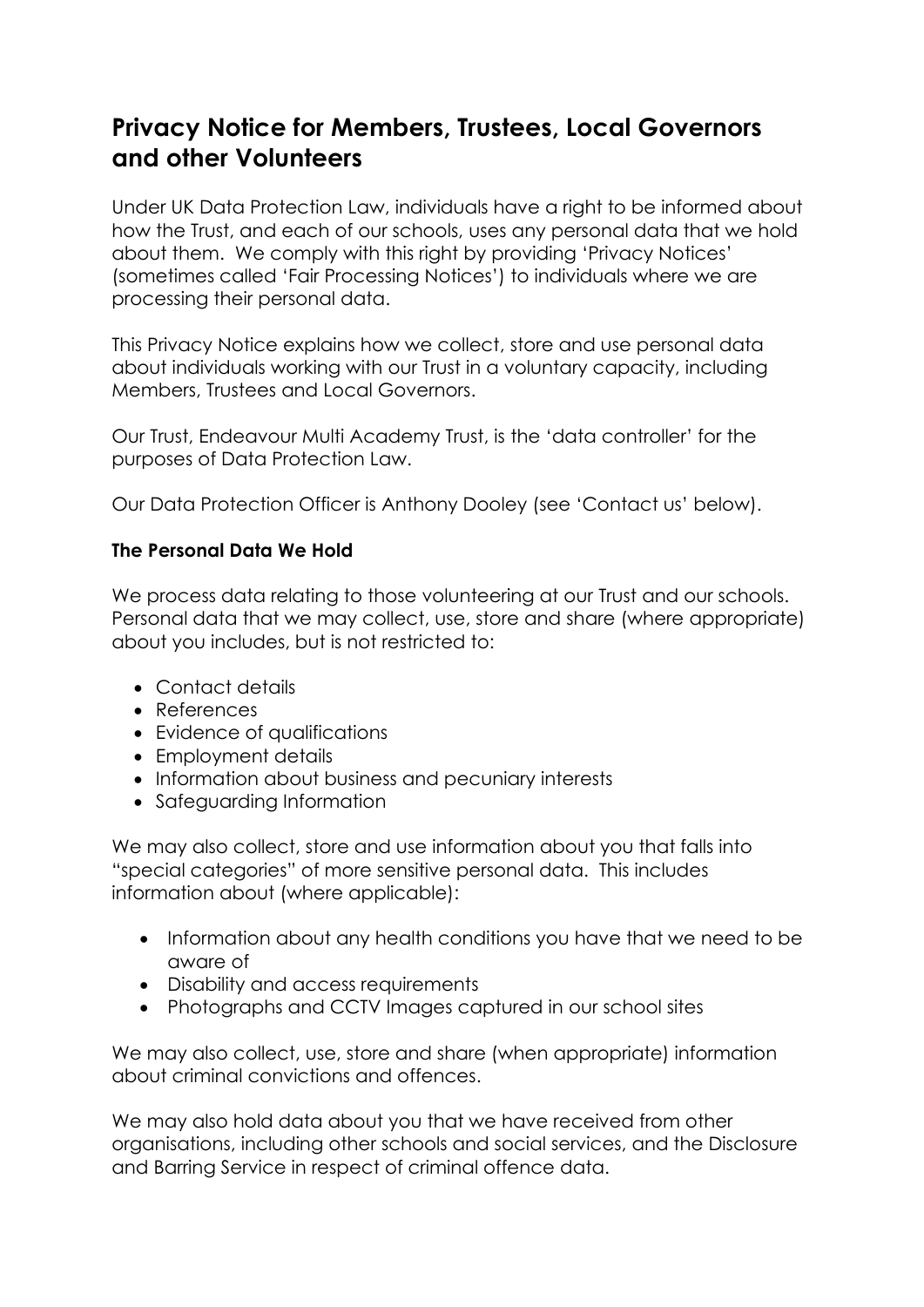#### **Why We Use This Data**

We use the data listed above to:

- Establish and maintain effective governance
- Meet statutory obligations for publishing and sharing details about Members, Trustees and Local Governors
- Facilitate safer recruitment, as part of our safeguarding obligations towards pupils
- Undertake equalities monitoring
- Ensure that appropriate access arrangements can be provided for volunteers who require them

#### **Use of your Personal Information for Marketing Purposes**

Where you have given us consent to do so, we may send you marketing information by email or text promoting school events, campaigns, charitable causes or services that may be of interest to you.

You can withdraw consent or 'opt out' of receiving these texts and/or emails at any time by contacting our Data Protection Officer.

#### **Use of your personal data in automated decision making and profiling**

We do not currently process any personal data through automated decision making or profiling. If this changes in the future, we will amend any relevant privacy notices in order to explain the processing to you, including your right to object to it.

### **Our Lawful Basis for Using This Data**

We only collect and use personal information about you when the law allows us to. Most commonly, we use it where we need to:

- Comply with a legal obligation
- Carry out a task in the public interest

Less commonly, we may also use personal information about you where:

- You have given us consent to use it in a certain way
- We need to protect your vital interests (or someone else's interests)

Where you have provided us with consent to use your data, you may withdraw this consent at any time. We will make this clear when requesting your consent and explain how you go about withdrawing consent if you wish to do so.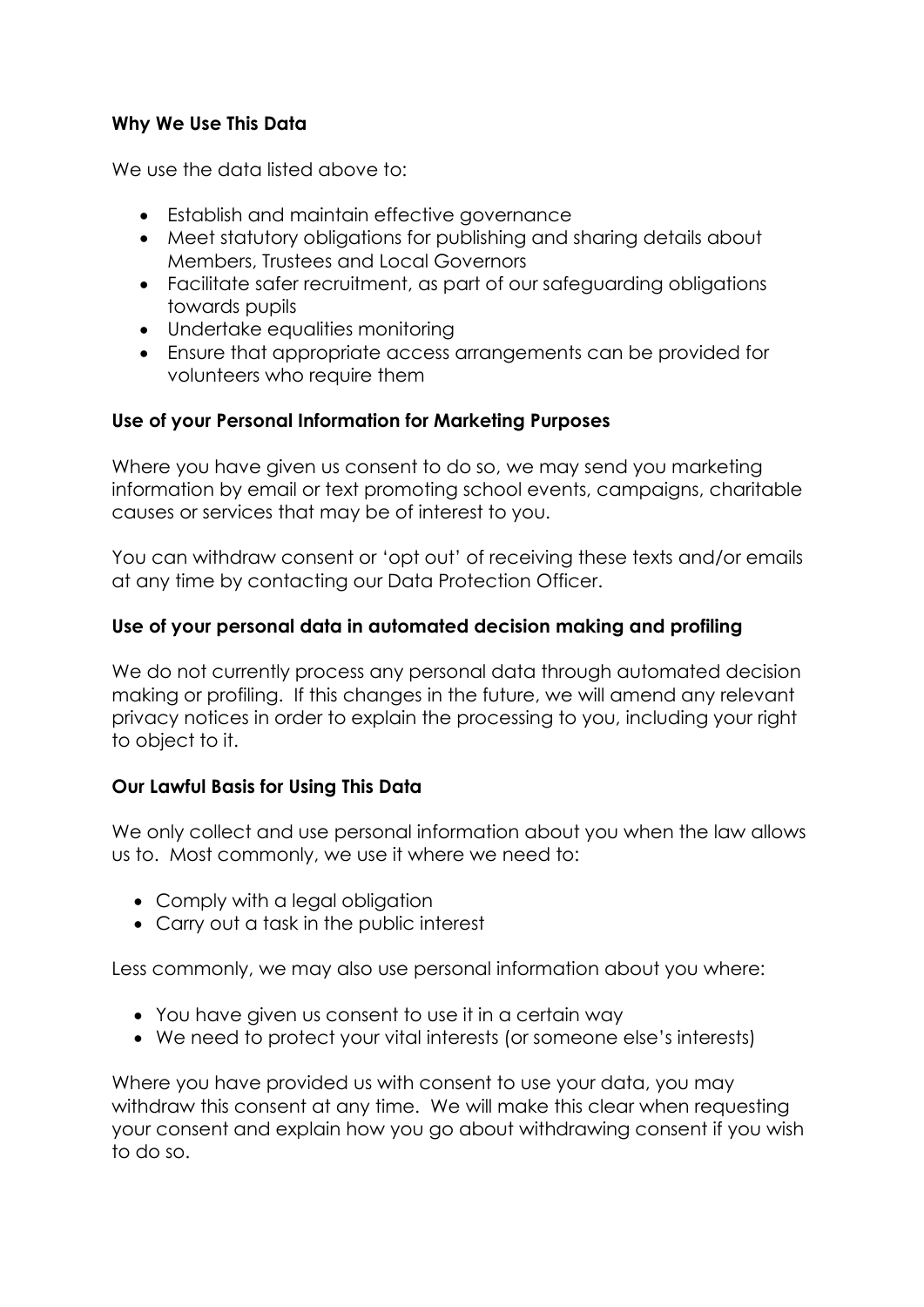Some of the reasons listed above for collecting and using personal information overlap, and there may be several grounds which justify the school's use of your data.

#### **Collecting This Information**

While the majority of information we collect about you is mandatory, there is some information that can be provided voluntarily.

Whenever we seek to collect information from you, we make it clear whether you must provide this information (and if so, what the possible consequences are of not complying), or whether you have a choice.

Most of the data we hold about you will come from you, but we may also hold data about you from:

- Local Authorities
- Government departments or agencies
- Police forces, courts, tribunals

#### **How We Store This Data**

We keep personal information about you while you volunteer in our Trust. We may also keep it beyond your work in our Trust if this is necessary. Our Record Retention Schedule sets out how we keep information about Members, Trustees, Local Governors and other volunteers. A copy of this document is available upon request from the Data Protection Officer.

We have put in place appropriate security measures to prevent your personal information from being accidentally lost, used or accessed in an unauthorised way, altered or disclosed.

We will dispose of your personal data securely when we no longer need it.

#### **Who We Share Data With**

We do not share information about you with any third party without consent unless the law and our policies allow us to do so.

Where it is legally required, or necessary (and it complies with UK Data Protection Law), we may share personal information about you with: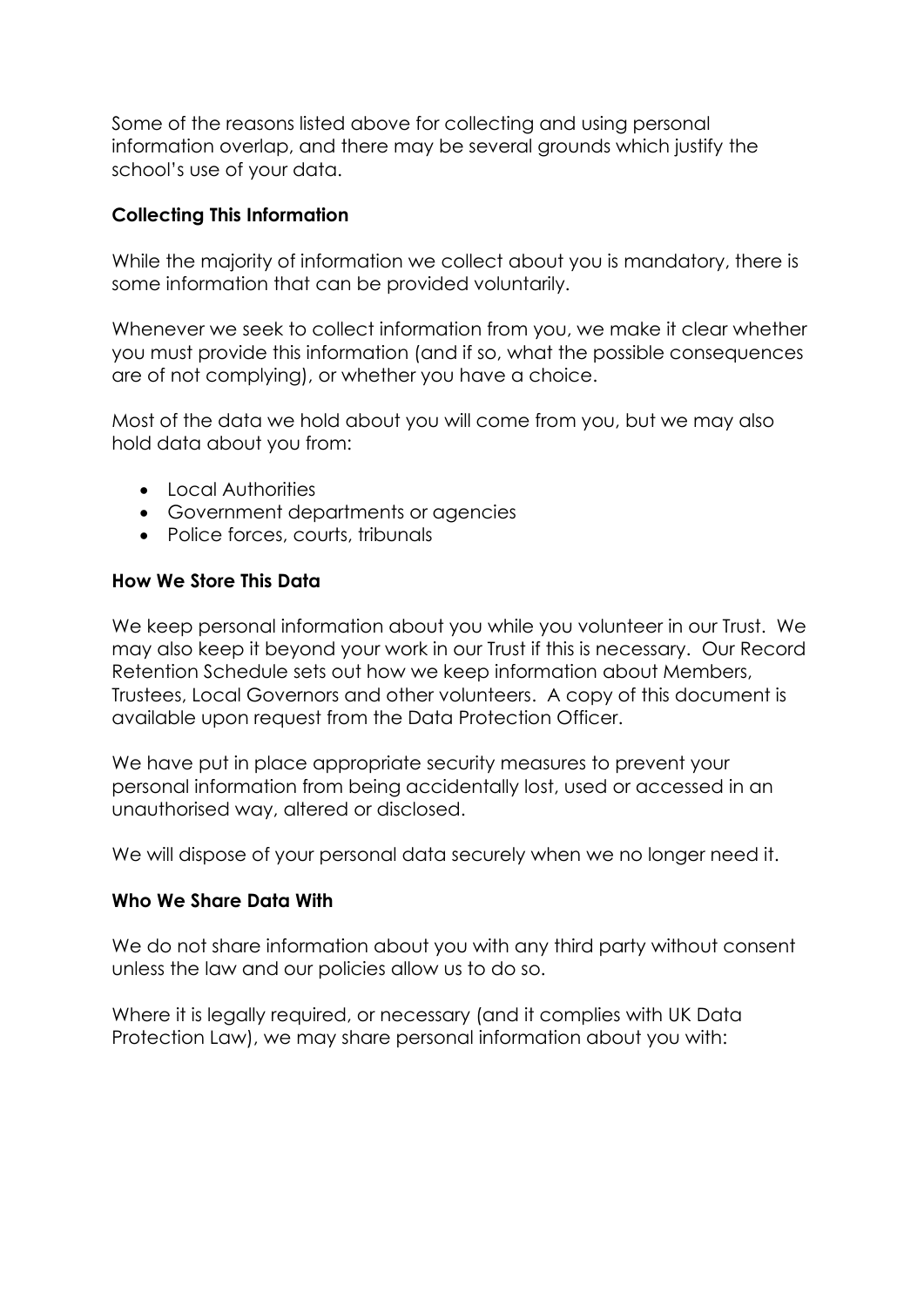|                                                    | We need to<br>comply with a<br>legal obligation | We need it to<br>perform an<br>official task in the<br>public interest | We need to<br>protect the<br>individual's vital<br>interests (or<br>someone else's<br>interests) |
|----------------------------------------------------|-------------------------------------------------|------------------------------------------------------------------------|--------------------------------------------------------------------------------------------------|
| <b>Our Local</b><br>Authority                      | X                                               |                                                                        | X                                                                                                |
| <b>The Department</b><br>for Education             | X                                               |                                                                        |                                                                                                  |
| Our regulator e.g.<br><b>Ofsted</b>                | $\sf X$                                         |                                                                        |                                                                                                  |
| Suppliers and<br>service providers                 |                                                 | $\chi$                                                                 |                                                                                                  |
| <b>Financial</b><br>organisations                  |                                                 | $\sf X$                                                                |                                                                                                  |
| <b>Central and Local</b><br>Government             |                                                 | X                                                                      | X                                                                                                |
| Professional<br>advisers and<br>consultants        |                                                 | X                                                                      |                                                                                                  |
| <b>Charities and</b><br>Voluntary<br>organisations |                                                 | X                                                                      |                                                                                                  |
| Police forces and<br>courts                        | X                                               | X                                                                      |                                                                                                  |

#### **Transferring Data Internationally**

Where we transfer your personal data to a third-party country or territory, we will do so in accordance with UK Data Protection law.

#### **Your Rights**

#### **How to access personal information we hold about you**

Individuals have a right to make a 'subject access request' to gain access to personal information that we hold about you.

If you make a subject access request, and if we do hold information about you, we will (subject to any exemptions that may apply):

- Give you a description of it
- Tell you why we are holding and processing it, and how long we will keep it for
- Explain where we got it from, if not from you
- Tell you who it has been, or will be, shared with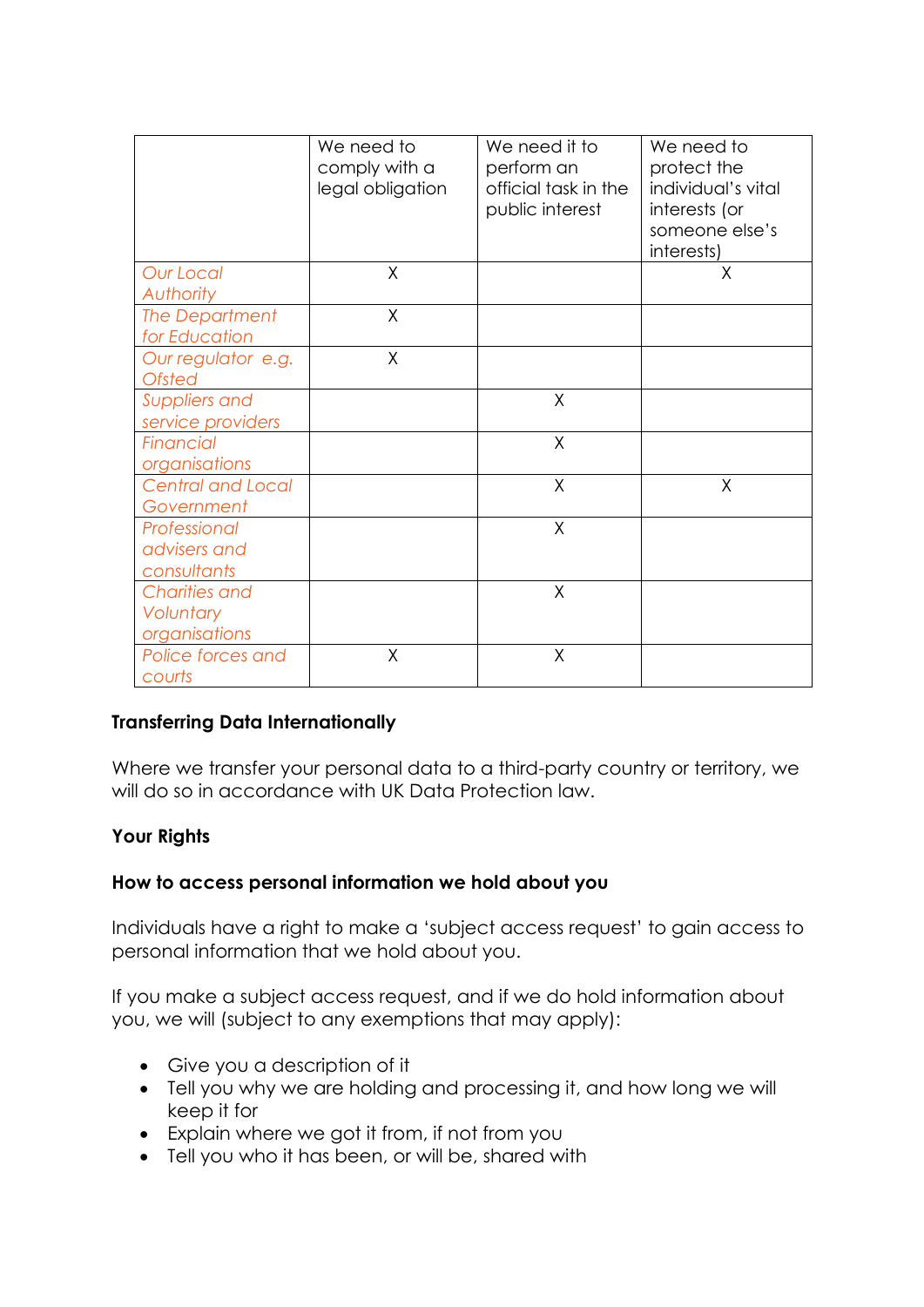- Let you know whether any automated decision-making is being applied to the data, and any consequences of this
- Give you a copy of the information in an intelligible form

You may also have the right for your personal information to be transmitted electronically to another organisation in certain circumstances.

If you would like to make a request, please contact our Data Protection **Officer** 

### **Your Other Rights Regarding Your Data**

Under UK Data Protection Law, you have certain rights regarding how their personal data is used and kept safe. For example, you have the right to:

- Object to our use of your personal data
- Prevent your data being used to send direct marketing
- Object to and challenge the use of your personal data for decisions being taken by automated means (by a computer or machine, rather than by a person)
- In certain circumstances, have inaccurate personal data corrected
- In certain circumstances, have the personal data we hold about you deleted or destroyed, or restrict its processing
- Withdraw your consent, where you previously provided it for the collection, processing and transfer of your personal data for a specific purpose
- In certain circumstances, be notified of a data breach
- Make a complaint to the Information Commissioner's Office
- Claim compensation for damages caused by a breach of the data protection regulations

To exercise any of these rights, please contact our Data Protection Officer.

#### **Complaints**

We take any complaints about our collection and use of personal information very seriously.

If you think that our collection or use of personal information is unfair, misleading or inappropriate, or have any other concern about our data processing, please raise this with us in the first instance.

To make a complaint, please contact our Data Protection Officer.